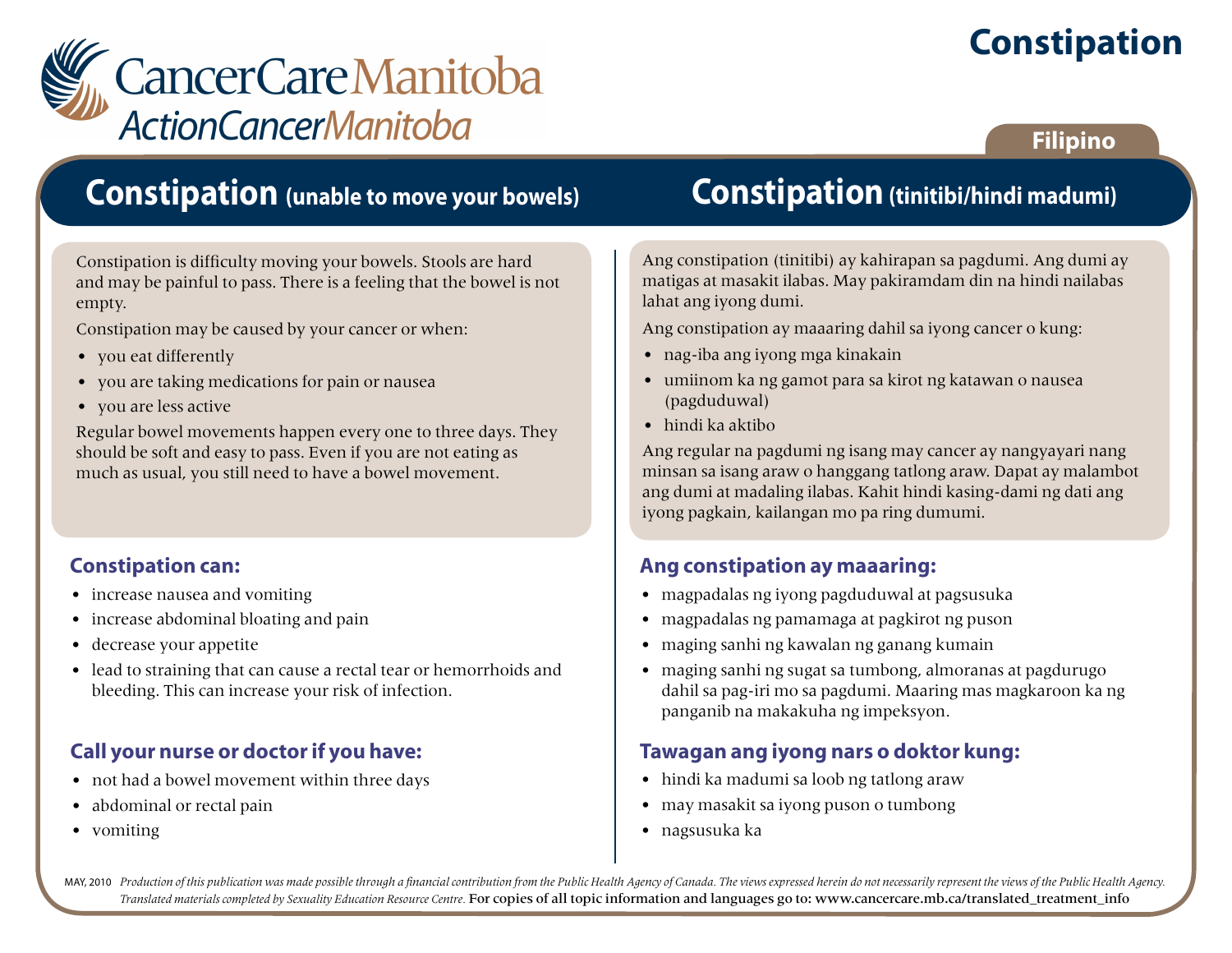

### **Constipation (unable to move your bowels)**

#### **Tips to help you with constipation:**

- Eat high fibre foods like whole grain breads, cereals, fruits, vegetables, nuts and seeds.
- Drink plenty of fluids. Fluids help to keep the stool soft.
- Prune juice and warm liquids may be helpful.
- Try to walk 15-30 minutes each day or try other activities such as cycling or swimming.
- Eat at the same time each day.
- Try to have a bowel movement at the same time each day.

#### **Medications for constipation:**

Constipation is a common side effect when using some pain and nausea medications. Your nurse or doctor will suggest medication to help prevent or to relieve constipation. These include:

- stool softeners which make the stool softer and easier to pass. Example: Docusate sodium or Docusate calcium
- laxatives which cause the bowels to move. Example: Senokot

These do not include:

• bulk forming fibre supplements. These are not advised for people on some pain and nausea medications or for those who have poor fluid intake.

Example: Metamucil

# **Constipation(tinitibi/hindi madumi)**

**Filipino**

#### **Mga karagdagang payo kung may constipation:**

- Kumain ng mga pagkaing mataas sa fibre tulad ng tinapay na whole grain, cereals, prutas, gulay, nuts at pagkaing butil.
- Uminom ng maraming likido. Napapanatili nitong malambot ang dumi.
- Makakatulong ang pag-inom ng prune juice at maligamgam na likido.
- Sikaping maglakad ng 15-30 minuto araw-araw o gawin ang mga aktibidad tulad ng pagbibisikleta o paglangoy.
- Kumain sa pare-parehong oras araw-araw.
- Sikaping dumumi sa parehong oras araw-araw.

#### **Mga gamot para sa constipation:**

Kadalasan, ang sanhi ng constipation ay ang pag-inom mo ng mga gamot para sa pananakit ng katawan at pagduduwal. Ang iyong nars o doktor ay magpapayo ng gamot upang maiwasan o maibsan ang constipation. Maaring ipayo ang:

• stool softeners o pampalambot ng dumi upang madali itong mailabas.

Halimbawa: Docusate sodium o Docusate calcium

• laxatives (purga) upang mapadali ang pagdumi. Halimabawa: Senokot

Hindi ipinapayo ang:

• mga suplemento na maraming fibre. Hindi ito ipapayo sa tao na umiinom ng gamot sa pananakit ng katawan o pagduduwal, o kung siya ay kulang sa pag-inom ng likido. Halimbawa: Metamucil

MAY, 2010 Production of this publication was made possible through a financial contribution from the Public Health Agency of Canada. The views expressed herein do not necessarily represent the views of the Public Health Ag *Translated materials completed by Sexuality Education Resource Centre.* For copies of all topic information and languages go to: www.cancercare.mb.ca/translated\_treatment\_info